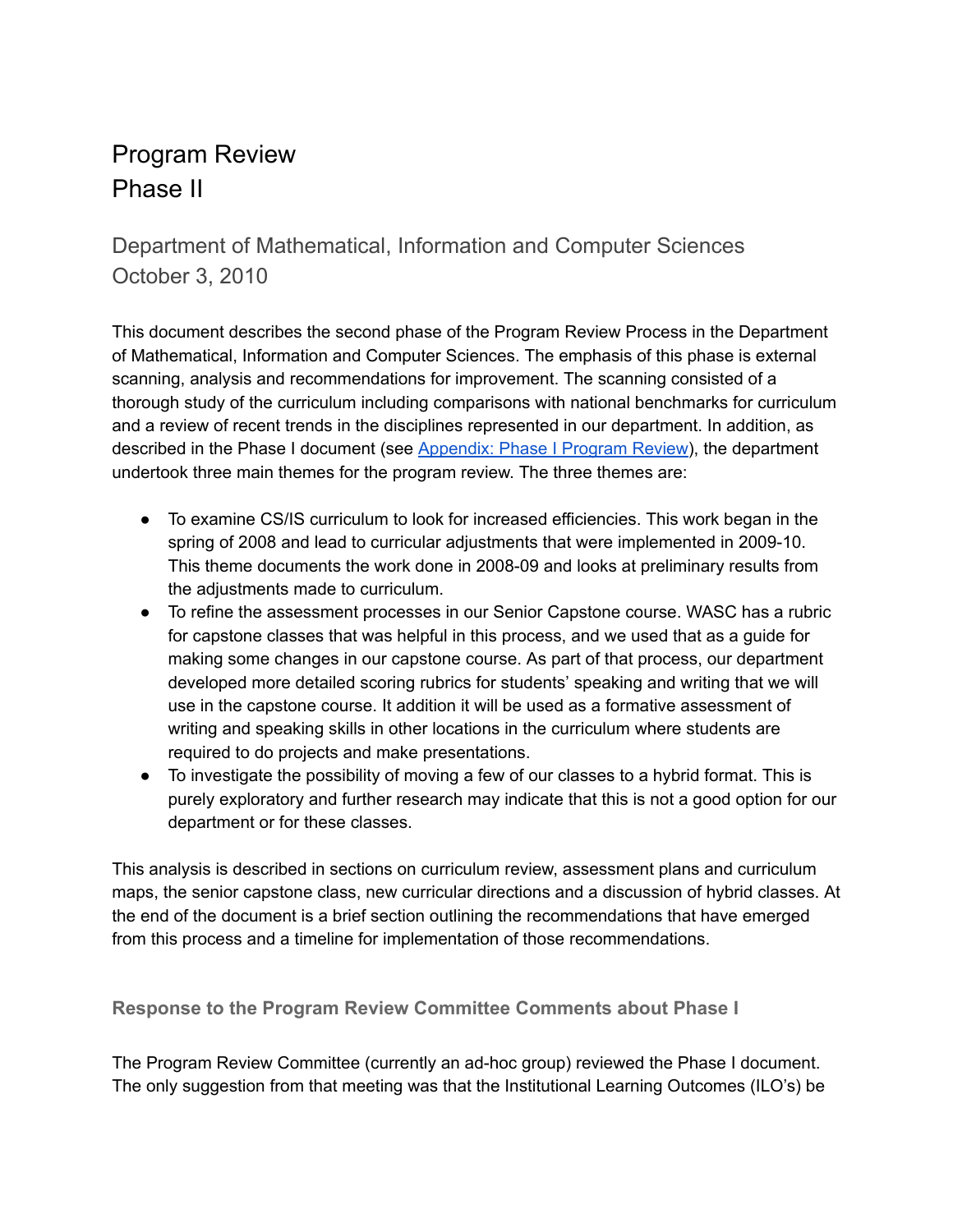included in the document. The ILO's were adopted after the Phase I document was drafted. The Phase I document has been updated to include the ILO's and a diagram showing the connection between the ILO's and department and program learning outcomes. That diagram is an abbreviated version of what can be found in Appendix: Computer [Information](https://drive.google.com/open?id=0Bxic57U2ySklWFVJb3J4R2RySUU) Systems Curriculum, Outcomes and [Assessment](https://drive.google.com/open?id=0Bxic57U2ySklWFVJb3J4R2RySUU) Diagram, Appendix: Computer Science [Curriculum,](https://drive.google.com/open?id=0Bxic57U2ySklUm4yVkc5Z1RheW8) Outcomes and [Assessment](https://drive.google.com/open?id=0Bxic57U2ySklUm4yVkc5Z1RheW8) Diagram and Appendix: [Mathematics](https://drive.google.com/open?id=0Bxic57U2ySkldXRBMGRkMVBSc2M) Curriculum, Outcomes and [Assessment](https://drive.google.com/open?id=0Bxic57U2ySkldXRBMGRkMVBSc2M) Diagram.

# **Curriculum Review**

As part of the critical lines of inquiry, the department reviewed the curriculum for our three majors: Computer Information Systems, Computer Science and Mathematics. This review was focused on an assessment of faculty strengths, an analysis of the enrollment in our classes, the changing guild standards and our learning outcome assessment data. The two years of review produced some significant changes in the Information Systems curriculum as well as some suggested modification for both Computer Science and Mathematics curricula.

#### Enrollment Data Analysis

In the fall of 2008, the MICS Department did an analysis of course enrollments. This analysis was part of a larger discussion about fine tuning our Computer Science and Information Systems curriculum to best meet the needs of our current students and the companies that employ them.

The Computer Science, Information Systems and Mathematics curricula had been adjusted as the result of the department review in 2003 and further modifications had been made in the intervening years with a particular focus on shaping the Information Systems program.

The analysis in 2008 identified the following classes to be of concern because of low enrollments. Curricular adjustments were made and implemented in the fall of 2009:

- Eliminated CSC344 (4) Artificial Intelligence (alternating year class). Artificial Intelligence is one of the topics that will be taught periodically in CSC412 (2) Topics in Computer Science.
- Made CSC412 (2) Topics in Computer Science (annual class) a required course for all CS majors (it had previously been an elective).
- Made CSC422 (2) Theory of Computation (alternating year class) a required class for all CS majors (it had previously been an elective).
- Changed CSC494 (4) Senior Software Project (annual class) to CSC494 Software Project (alternating year), a class now taken by Juniors and Seniors.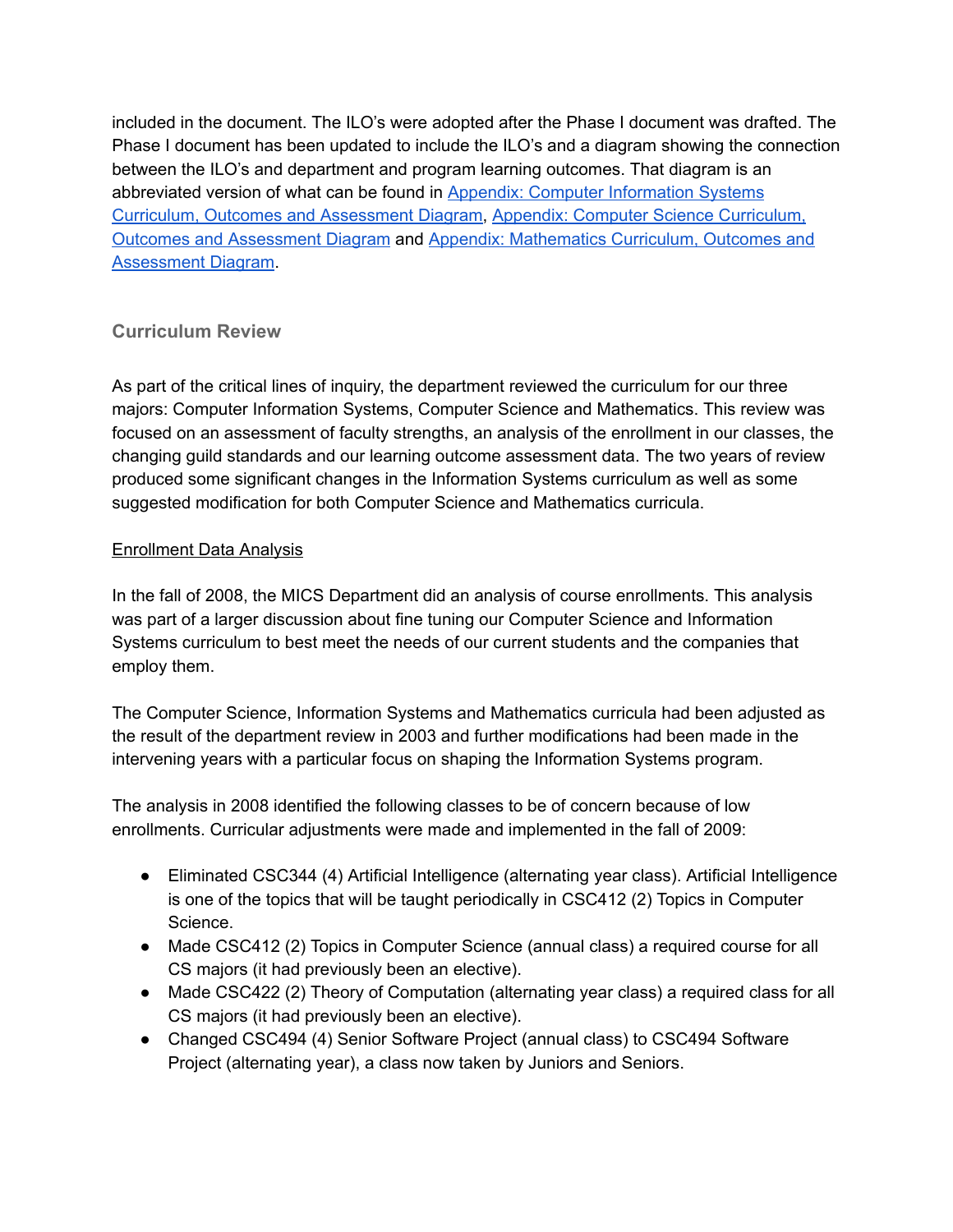In addition, the Information Systems curriculum was transformed into a Computer Information Systems major. This allowed the department to eliminate some of the low-enrollment classes unique to the IS major and leverage more of the existing CS classes for the CIS majors. This is a refocus of our IS program, but it is consistent with the strength and interests of the students that we are currently attracting to the CIS major. The classes that had low enrollments were:

- ISS234 (4) Introduction to Information Systems (annual class) this class was eliminated and replaced with ISS232 (2) Introduction to Computer Information Systems (annual) and ISS242 (2) Visual Programming for Business Applications (alternating years)
- ISS304 (4) Business Applications Software (annual class) eliminated
- ISS444 (4) Information Security and Policy (alternating year class) eliminated
- ISS484 (4) Operations Management (alternating year class) eliminated

In addition, the IS program had two two-unit classes ISS372 (2) Network Administration (alternating year) and ISS382 (2) Telecommunications (alternating year). It had become clear in the teaching of these two classes that students needed more information on networks. So, these two classes were eliminated and replaced with CSC373 (3) Computer Networking (alternating year) and ISS381 (1) Telecommunications (alternating year).

The net effect of these changes was a tightening of the department curriculum, the transformation of the Information Systems major to a Computer Information Systems major and a net savings of 10 or 11 teaching units per year. For the full details of these changes see ([Appendix:](https://drive.google.com/open?id=0Bxic57U2ySklX1pPVDJIajhXVlk) MICS APC Curricular Proposal Fall 2008).

In the spring of 2010 a second analysis of enrollment data was conducted. That data (see Appendix: MICS Enrollment 2004-2010 All Classes and Appendix: MICS Enrollment 2004-2010 Eliminated and [Independent](https://drive.google.com/open?id=0Bxic57U2ySklQWY4TGwwWXd4YlE) Study Classes Removed) indicates the following:

- The changes in the MICS curriculum appear to have improved efficiency and reduced the number of low enrollment classes. Because of the alternating year cycle for some of our classes, it will take a few more years before it is clear if the desired outcome has been fully achieved.
- There has been little interest in CSC161 (1) Presentation Technology, CSC171 (1) Internet Ethics, Research and Publishing and CSC191 (1) Data Mining and Data Bases. However we expect that CSC191 (1) Data Mining and Data Bases will become part of the Computational Science minor. So we believe that we should eliminate CSC (1) 161 and CSC 171 (1).
- There is an upward trend in the number of students taking calculus: MTH144 (4) Calculus with Applications, MTH164 (4) Calculus I and MTH131 (1) Computer Aided Calculus. In the fall of 2009 this required the addition of a second section of MTH131 (1) to accommodate them and this trend continued to a lesser degree in the fall of 2010.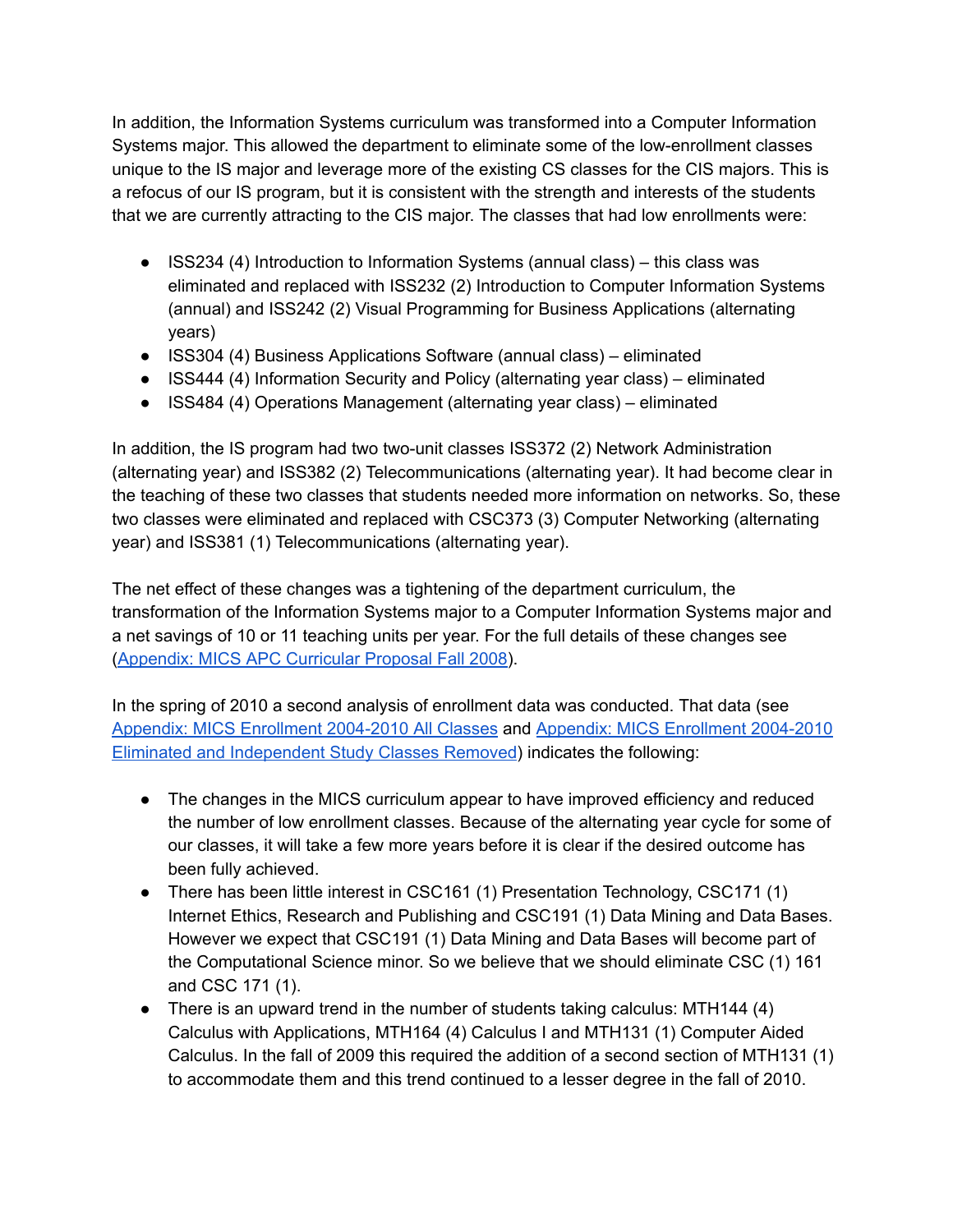- There has been a related downward trend in the number of students taking MTH 303 (3) Problem Solving (the GE alternative to calculus). This has led the department to experiment with teaching 11 rather than 12 sections of MTH303 (3) annually. It is still not clear if this is sustainable in the long term.
- Downward trends in enrollment that have led to offering one section of MTH113 (3) Intermediate Algebra per year (rather than one per semester) and one section per year of each of MTH213 (3) Fundamentals of Elementary Mathematics I and MTH223 (3) Fundamentals of Elementary Mathematics II (it had previously been two sections per year). This trend appears to be holding steady.
- We are seeing consistent enrollments in the applied mathematics courses that also attract Physics and Engineering majors: MTH312 (2) Advanced Linear Algebra, MTH334 (4) Applied Mathematics, MTH344 (4) Discrete Mathematics, and MTH412 (2) Complex Analysis). However the enrollment in MTH312 (2) Advanced Linear Algebra is not as strong as what has been seen in the other three classes. Based on the curriculum standards review that we have done, we have reconfigured this set of classes and have discussed those changes with the Physics and Engineering Department.

# Information Systems Changed to Computer Information Systems

The curricular area that has seen the most significant transformation in our department is the Information Systems curriculum. As mentioned above a rigorous review of both the guild standards and the class enrollments for our Information Systems classes lead the department to refocus the major to a major in Computer Information Systems. This curriculum was approved a year ago and students were transitioned to it in the fall of 2009. Individual graduation plans were written for all of the current students.

The details of the changes can be seen in [Appendix:](https://drive.google.com/open?id=0Bxic57U2ySklX1pPVDJIajhXVlk) MICS APC Curricular Proposal Fall 2008. The alignment of the current curriculum with both Information Systems and Computer Science guild standards (provided by the Association of Computing Machinery: [Information](http://www.acm.org/education/education/curric_vols/is2002.pdf) Systems and [Computer](http://www.acm.org//education/curricula/ComputerScience2008.pdf) Science) can be seen in Appendix: Professional [Organization](https://drive.google.com/file/d/0Bxic57U2ySklQWg0bnNjT3pjRFk/view?usp=sharing) Checklist for the Computer [Information](https://drive.google.com/file/d/0Bxic57U2ySklQWg0bnNjT3pjRFk/view?usp=sharing) Systems Curriculum.

As can be seen by our data for the assessment of learning outcomes (see [Appendix:](https://drive.google.com/file/d/0Bxic57U2ySklTXNtZ0pRUkRnRmM/view?usp=sharing) MICS Annual [Assessment](https://drive.google.com/file/d/0Bxic57U2ySklTXNtZ0pRUkRnRmM/view?usp=sharing) Report 10) our old Information Systems curriculum was meeting our learning outcomes, but this change in curriculum will preserve the learning outcomes that we have for the IS major while expanding the Computer Information Systems major in such a way that students will learn more about hardware and software interaction.

Some further curricular adjustments will be necessary to effectively blend the CIS and CS curriculum, make changes needed to meet changing guild standards for CS, and stay within the allowable number of units for a bachelor's of science degree at PLNU. To accomplish this we will: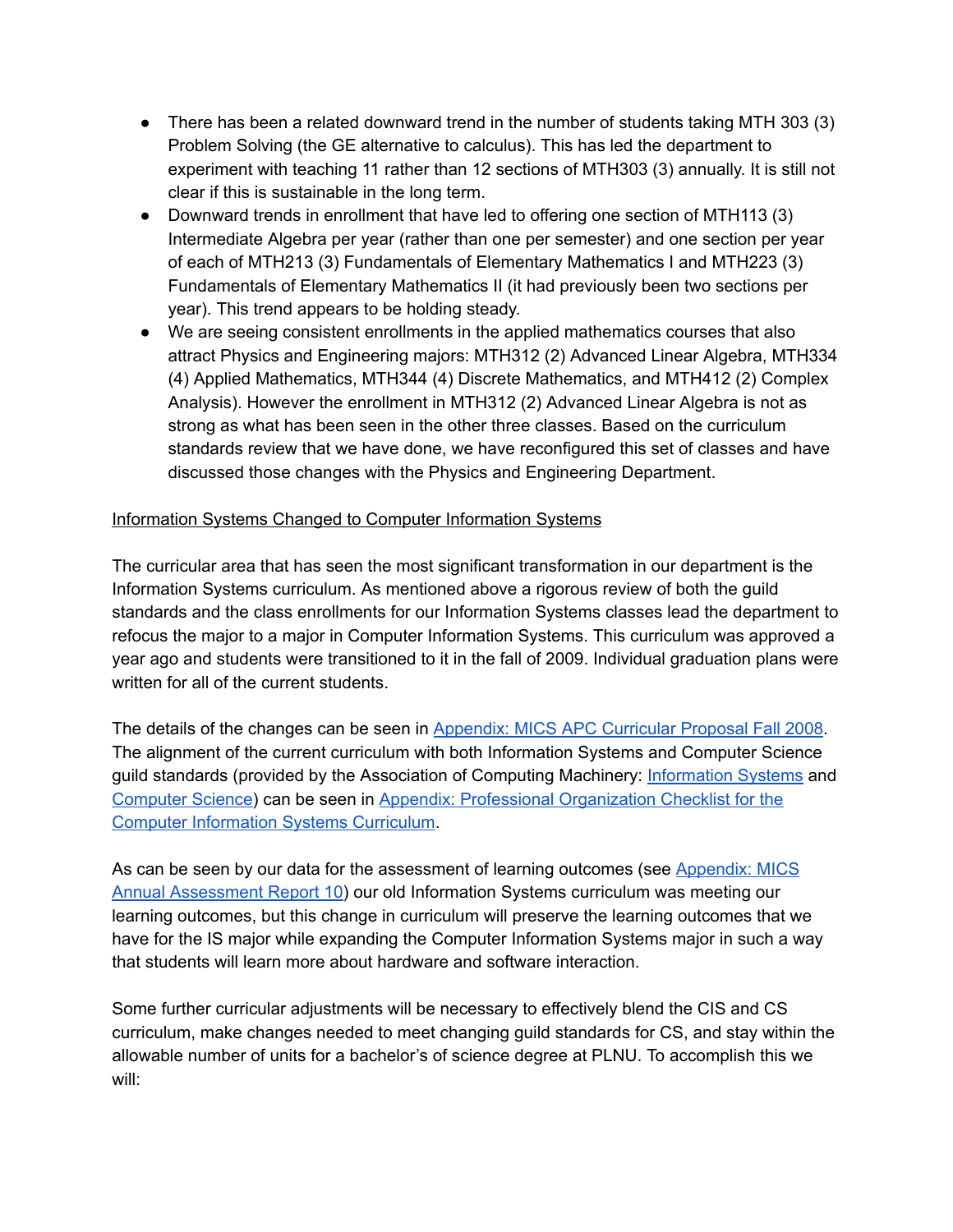- Combine the information in CSC132 (2) Introduction to Computer Science with ISS 232 (2) Introduction to Computer Information Systems. This will become CSC133 (3) Introduction to Computer Science and Information Systems. There were redundancies between the two classes and the enrollment for ISS 232 (2) was low ([Appendix:](https://drive.google.com/open?id=0Bxic57U2ySklQWY4TGwwWXd4YlE) MICS Enrollment 2004-2010 Eliminated and [Independent](https://drive.google.com/open?id=0Bxic57U2ySklQWY4TGwwWXd4YlE) Study Classes Removed). In additions, it is good for computer science majors to have an introduction to information systems topics early in their college career.
- Eliminate ISS381 (1) Telecommunications.
- Raise CSC373 (3) Computer Networking to a four unit class to adequately cover needed topics in security.
- Eliminate ISS312 (2) Operating Systems for Computer Information Systems. To better prepare CIS majors, they need a full semester of Operating Systems (CSC314 (4)), not just a quad.

To see the details of the curricular results of these changes see **Appendix: Proposed [Curriculum](https://drive.google.com/open?id=0Bxic57U2ySklWTBYNzBIWlVIMkU)** and [Appendix:](https://drive.google.com/open?id=0Bxic57U2ySklSzBPNmxJWGRkd00) MICS Catalog Text Table. A verification that these changes align with national standards can be seen in Appendix: Professional [Organization](https://drive.google.com/open?id=0Bxic57U2ySklcWxZSzlWWms5V1k) Checklist for the Computer [Information](https://drive.google.com/open?id=0Bxic57U2ySklcWxZSzlWWms5V1k) Systems Curriculum Update.

#### Computer Science

The Association of Computing Machinery's most recent set of [curriculum](http://www.acm.org//education/curricula/ComputerScience2008.pdf) standards has made some significant changes from the 2001 standards. As can be seen in Appendix: [Professional](https://drive.google.com/open?id=0Bxic57U2ySklcWxZSzlWWms5V1k) [Organization](https://drive.google.com/open?id=0Bxic57U2ySklcWxZSzlWWms5V1k) Checklist for the Computer Science Curriculum, the current CS curriculum meets most of these standards. However industry standards have been changed to put a greater emphasis on net-centric computing, security and information processing. Our student learning outcomes have been successfully met by the existing curriculum (see [Appendix:](https://drive.google.com/file/d/0Bxic57U2ySklTXNtZ0pRUkRnRmM/view?usp=sharing) MICS Annual [Assessment](https://drive.google.com/file/d/0Bxic57U2ySklTXNtZ0pRUkRnRmM/view?usp=sharing) Report 10), however to adapt to the ACM curricular changes it will be necessary to:

- Require CSC373 (3) Computer Networking. It is currently an elective. CSC373 covers many aspects of net-centric computing and security. We also need to increase the class to four units to accommodate the additional security information so the class will become CSC 374 (4) Computer Networking and Security.
- Add ISS242 (2) Visual Programming for Business Applications as an elective to give students greater experience with human-computer interactions.
- Combine CSC132 (2) Introduction to Computer Science with ISS 232 (2) Introduction to Computer Information Systems to become CSC 133 (3) Introduction to Computer Science and Information Systems. This will give students an introduction to information systems topics as well as computer science.

To see the details of the curricular results of these changes see Appendix: Proposed [Curriculum](https://drive.google.com/open?id=0Bxic57U2ySklWTBYNzBIWlVIMkU) and [Appendix:](https://drive.google.com/open?id=0Bxic57U2ySklSzBPNmxJWGRkd00) MICS Catalog Text Table. A verification that these changes align with national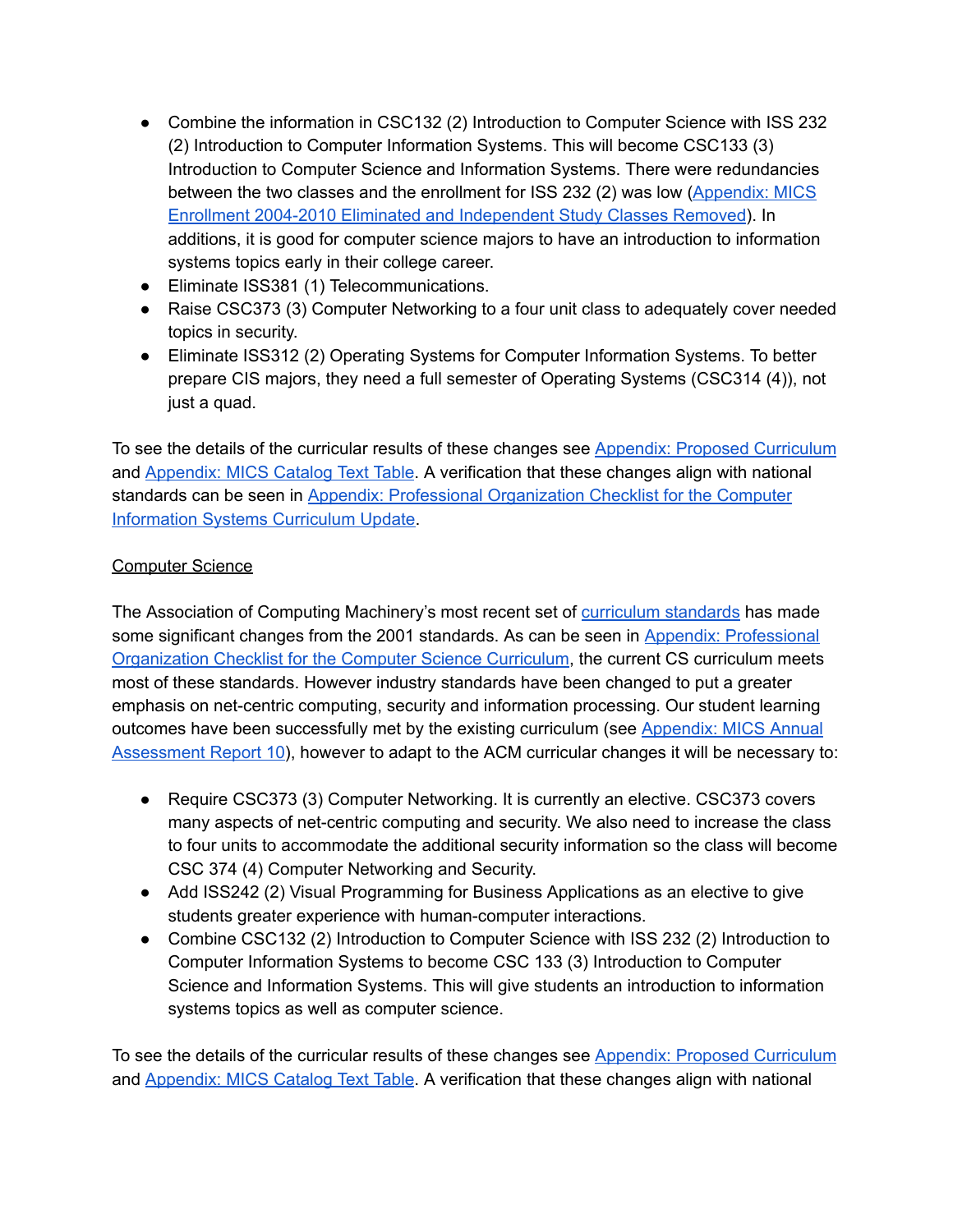standards can be seen in Appendix: Professional [Organization](https://drive.google.com/open?id=0Bxic57U2ySklcWxZSzlWWms5V1k) Checklist for the Computer Science [Curriculum](https://drive.google.com/open?id=0Bxic57U2ySklcWxZSzlWWms5V1k) Update.

The department is currently investigating the creation of an interdisciplinary minor in computational science (a discipline that is producing a large number of interesting well-paying jobs). This may requires some minor adjustments in the CS curriculum. For details see the narrative on computational science below.

### **Mathematics**

The Mathematical Association of America provides guild [standards](http://www.maa.org/programs/faculty-and-departments/curriculum-department-guidelines-recommendations/cupm) for degrees in mathematics. In addition, the California Commission on Teacher Credentialing has [standards](http://www.ctc.ca.gov/educator-prep/standards/SSMP-Handbook-Math.pdf) for the undergraduate education of students who want to be secondary teachers of mathematics. The alignment of the Mathematics curriculum to these two sets of standards can be seen in Appendix: Professional [Organization](https://drive.google.com/file/d/0Bxic57U2ySklVnljV3g2bzhYVUE/view?usp=sharing) Checklist for the Mathematics Curriculum.

Our program has been meeting its learning objectives for the major (see see [Appendix:](https://drive.google.com/open?id=0Bxic57U2ySklTXNtZ0pRUkRnRmM) MICS Annual [Assessment](https://drive.google.com/open?id=0Bxic57U2ySklTXNtZ0pRUkRnRmM) Report 10), however, there was one curious finding in our ETS MFT exam results. The subscore for "non-routine" problems has varied significantly from year to year. Further investigation indicated that this is a standard finding for academic departments across the country. This led us to a detailed investigation of the problems on the ETS MFT test in Mathematics to see where our students were successful and where there was a consistent pattern of errors. The analysis indicated that many of the problems that our students missed involved linear algebra and differential equations. This is not surprising because the second half of linear algebra (MTH312 (2) Advanced Linear Algebra) and the class where the use of differential equations is taught in depth (MTH344 (4) Applied Mathematics) are elective classes not taken by all students.

MAA standards and other documents highlight that the mathematics community is putting an increasing emphasis on teaching modeling and the MICS department has just hired a new faculty member whose PhD is in mathematical modeling. In addition, there is significant conversation in the mathematical community about the introductory calculus sequence in college given the fact that the most common AP exam taken by students is Calculus AB and thus many students are not taking a first semester of calculus at the university. The transition to college level mathematics means that these students are facing challenges when starting in Calculus II.

Both the information from the ETS MFT exam and the review of the guild standards suggest that some minor curricular changes are needed. To accomplish this we will:

● Rearrange the topics in MTH164 (4) Calculus I and MTH174 (4) Calculus II to move the Maple lab component (MTH131) from Calculus I to Calculus II. We believe that the lab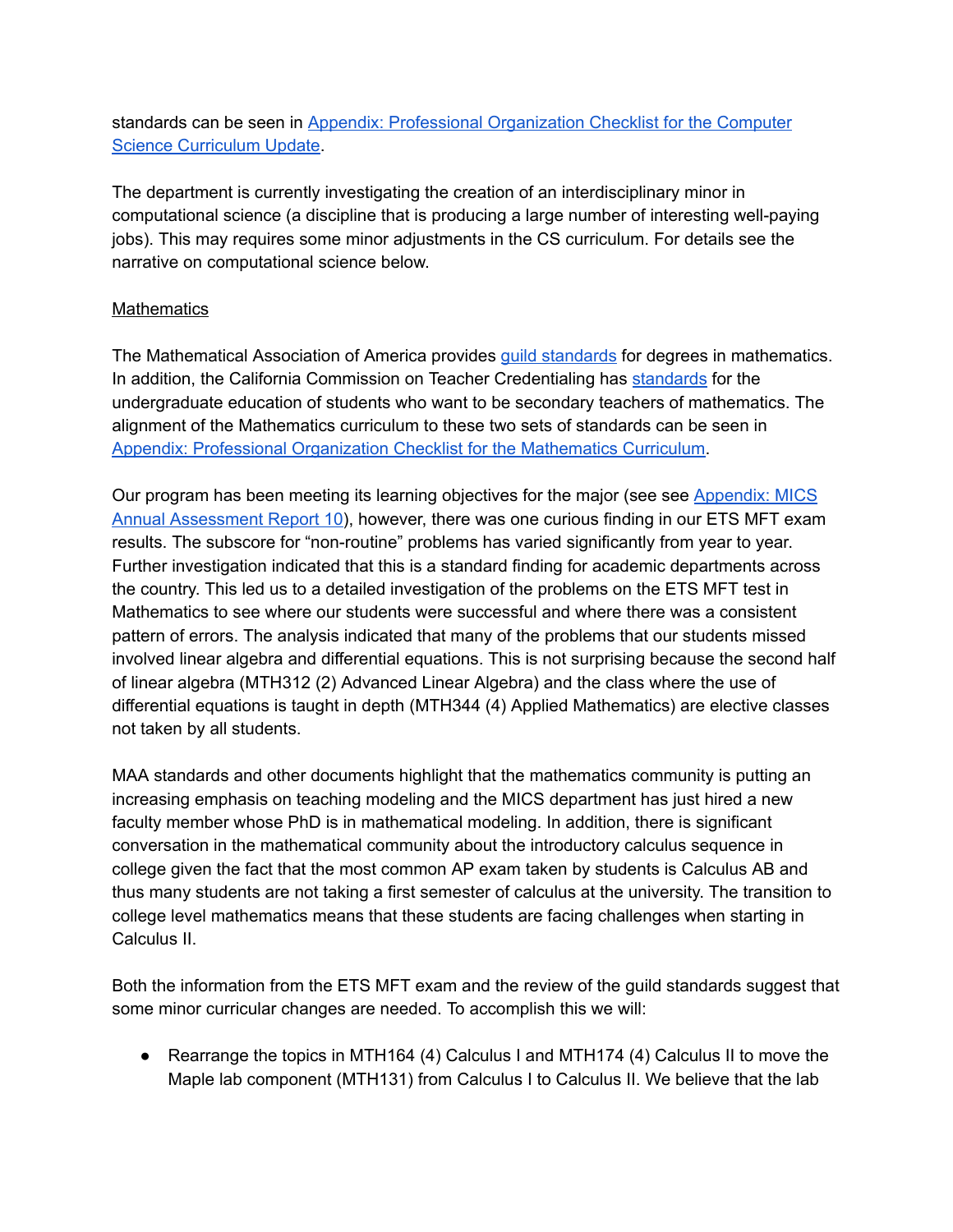will be more effective when students have a broader knowledge of calculus before learning to use Maple.

- Redesign the combination MTH121 (1) Graphical and Numerical Calculus and MTH131 (1) Computer Aided Calculus, the two units of coursework that students take when they come to PLNU with AP credit for Calculus I. The guild trend has been to create a bridge class for students that uses mathematical modeling as a way of refreshing and reinforcing the Calculus I knowledge that students gained in high school (A talk [given](http://www.macalester.edu/~bressoud/talks/2010/T3-transition.pdf) by David [Bressoud](http://www.macalester.edu/~bressoud/talks/2010/T3-transition.pdf), President of the MAA at the Joint Mathematics meeting in 2010 outlines this clearly). The department has concluded that the most effective way to do this is to reshape MTH121 (1) to be a mathematical modeling class that uses techniques from Calculus I. It will meet one day per week with the students enrolled in MTH164 (4) Calculus I, thus both groups of students will have seen the same mathematical models when they unite in MTH174 (4) Calculus II.
- Increase MTH232 (2) Linear Algebra to three units and eliminate MTH312 (2) Advanced Linear Algebra.
- Redesign our applied mathematics courses: MTH334 (4) Applied Mathematics, MTH344 (4) Discrete Mathematics and MTH412 (2) Complex Analysis to provide a class in differential equations, include more mathematical modeling and determine which applied topics are essential and the number of units required to cover those topics. This will have an impact on the Physics and Engineering curriculum so these changes are being made in conversation with that department. The net result of our redesign work has been to:
- Add MTH333 (3) Differential Equations. This course will use specific problems to discuss ordinary differential equations, numerical methods and partial differential equations
- Eliminate MTH334 (4) Applied Mathematics
- Reduce the number of units in MTH344 (4) Discrete Mathematics so that it becomes MTH343 (3) Discrete Mathematics
- Add MTH373 (3) Mathematical Modeling. This course will use a problem based approach to discuss mathematical models in biology, chemistry, physics, engineering and business.
- Increase the number of units in complex analysis from two to three changing MTH412 (2) Complex Analysis to MTH413 (3) Complex Analysis. This will allow for more time to cover essential topics.
- Reduce the Real Analysis and Abstract Algebra requirement for mathematics majors to 4 units of each while allowing students preparing for doctoral studies in graduate school to learn these topics in further depth as independent study classes (this will be recommended in catalog copy). This would keep our current MTH424 (4) Real Analysis I and MTH444 (4) Abstract Algebra I but remove the requirement that a student take one of MTH432 (2) Real Analysis II or MTH452 (2) Abstract Algebra II. We have looked at what similar institutions are doing and this is consistent with their practice and still keeps us in alignment with national standards.

To see the details of the curricular results of these changes see Appendix: Proposed [Curriculum](https://drive.google.com/open?id=0Bxic57U2ySklWTBYNzBIWlVIMkU) and [Appendix:](https://drive.google.com/open?id=0Bxic57U2ySklSzBPNmxJWGRkd00) MICS Catalog Text Table. A verification that these changes align with national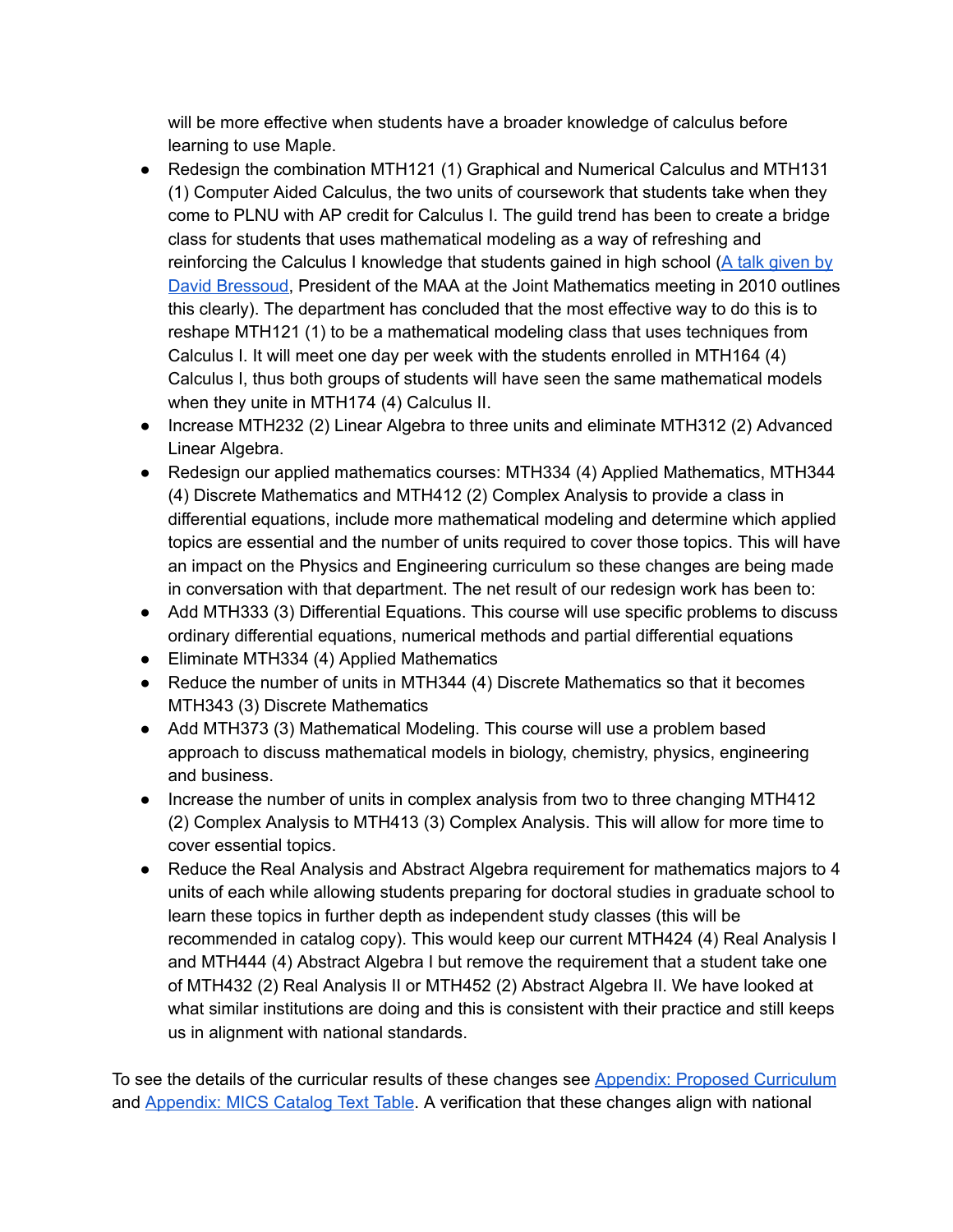# standards can be seen in Appendix: Professional [Organization](https://drive.google.com/file/d/0Bxic57U2ySklcm9OQVFzOGNfZEE/view?usp=sharing) Checklist for the Mathematics [Curriculum](https://drive.google.com/file/d/0Bxic57U2ySklcm9OQVFzOGNfZEE/view?usp=sharing) Update.

The department's investigation into the creation of an interdisciplinary minor in computational science may require some minor adjustments in the mathematics curriculum. For details see the narrative on computational science below.

# **Alumni Survey Data**

In the spring of 2010, the department surveyed alumni who had graduated in the last 15 years. The response rate on the survey was 31.7% with the majority (80.9%) of the respondents having graduated in the last decade. A detailed summary analysis of the data can be found in [Appendix:](https://drive.google.com/file/d/0Bxic57U2ySklS3diUVJmZlF1LUE/view?usp=sharing) 2010 Alumni Survey Results Summary. This appendix summarizes the information contained in roughly 130 pages of SPSS output.

# Demographic Information:

The data indicates that the majority of our alumni entered PLNU as freshmen (80%) and almost all worked part-time, with 27.4% of them working 16 hours per week or more. 50% of this group of respondents is in graduate school or has completed a graduate degree. But they also report that only half started graduate school immediately after graduating, so it is expected that this percentage will rise over time.

#### Curriculum:

Our department has instituted three changes in the last five years that seem to have had an impact on developing critical skills in our graduates:

- Increasing the expectations for written and oral presentations in senior seminar (this is in addition to the writing and oral presentations that are threaded throughout our curriculum)
- Requiring all seniors in our department to take the senior seminar class
- Requiring an "integrative experience" (internship, year-long service learning project or year-long honor research project) of all of our majors.

This has a direct impact on five skills listed in the table below. The question on the survey is listed above the table.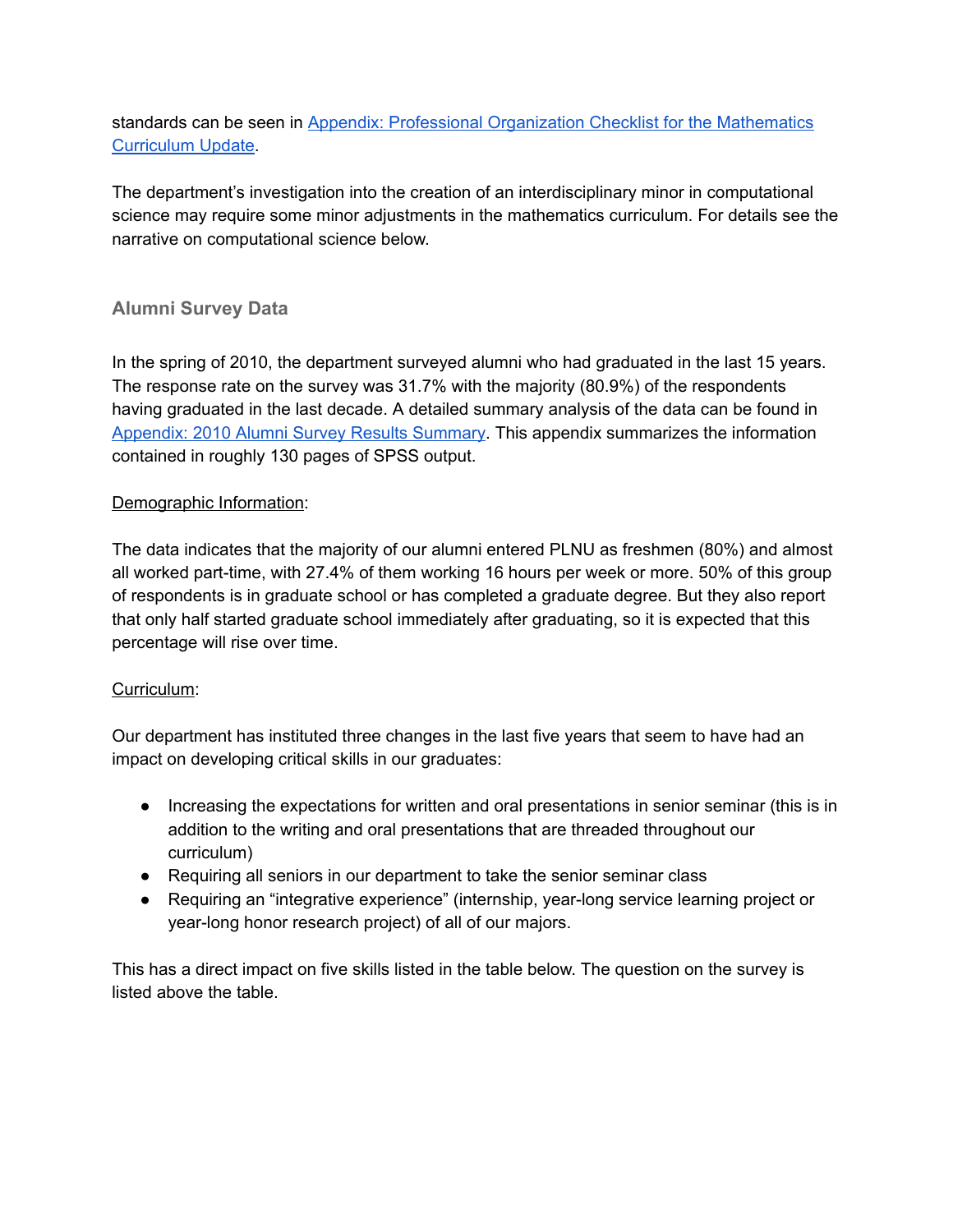| Please tell us if your departmental course work enhanced your abilities in the listed areas: |           |                       |                         |          |                         |  |
|----------------------------------------------------------------------------------------------|-----------|-----------------------|-------------------------|----------|-------------------------|--|
|                                                                                              |           | Very much<br>enhanced | <b>Much</b><br>enhanced | Enhanced | Not enhanced<br>and N/A |  |
| Think analytically<br>and logically                                                          | 2000-2004 | 53.8%                 | 26.9%                   | 15.4%    | 3.8%                    |  |
|                                                                                              | 2005-2009 | 64.0%                 | 36.0%                   | 0.0%     | 0.0%                    |  |
| Write effectively in<br>the discipline                                                       | 2000-2004 | 11.5%                 | 23.1%                   | 42.3%    | 23.1%                   |  |
|                                                                                              | 2005-2009 | 16.0%                 | 36.0%                   | 36.0%    | 12.0%                   |  |
| Effective oral<br>communication                                                              | 2000-2004 | 3.8%                  | 23.1%                   | 46.2%    | 26.9%                   |  |
|                                                                                              | 2005-2009 | 12.0%                 | 12.0%                   | 60.0%    | 16.0%                   |  |
| Solve problems<br>using technology                                                           | 2000-2004 | 19.2%                 | 46.2%                   | 26.9%    | 7.7%                    |  |
|                                                                                              | 2005-2009 | 32.0%                 | 56.0%                   | 8.0%     | 4.0%                    |  |
| Integrate<br>knowledge from<br>different sources                                             | 2000-2004 | 15.4%                 | 34.6%                   | 38.5%    | 11.5%                   |  |
|                                                                                              | 2005-2009 | 8.0%                  | 52.0%                   | 32.0%    | 8.0%                    |  |

Based on survey results it appears that our curricular changes have increased students growth in these important skills.

We also asked alumni about their preparation for the next step in their professional development.

| How well did the undergraduate curriculum prepare you for: |                |       |        |  |  |  |
|------------------------------------------------------------|----------------|-------|--------|--|--|--|
|                                                            | Well or Higher | OK    | Poorly |  |  |  |
| Work in the field (if went into the field)                 | 85.2%          | 14.8% | 0.0%   |  |  |  |
| Graduate school                                            | 76.5%          | 5.9%  | 17.6%  |  |  |  |
| Teaching                                                   | 80.0%          | 20.0% | 0.0%   |  |  |  |

Overall, our alumni believe that they were well prepared. Further investigation indicates that the students (3) who said that they were "poorly" prepared for graduate school are all mathematics majors who are employed as teachers and appear to be getting education-related masters degrees while working full-time. The hypothesis is that the "lack of preparation" may be in education coursework and not mathematics.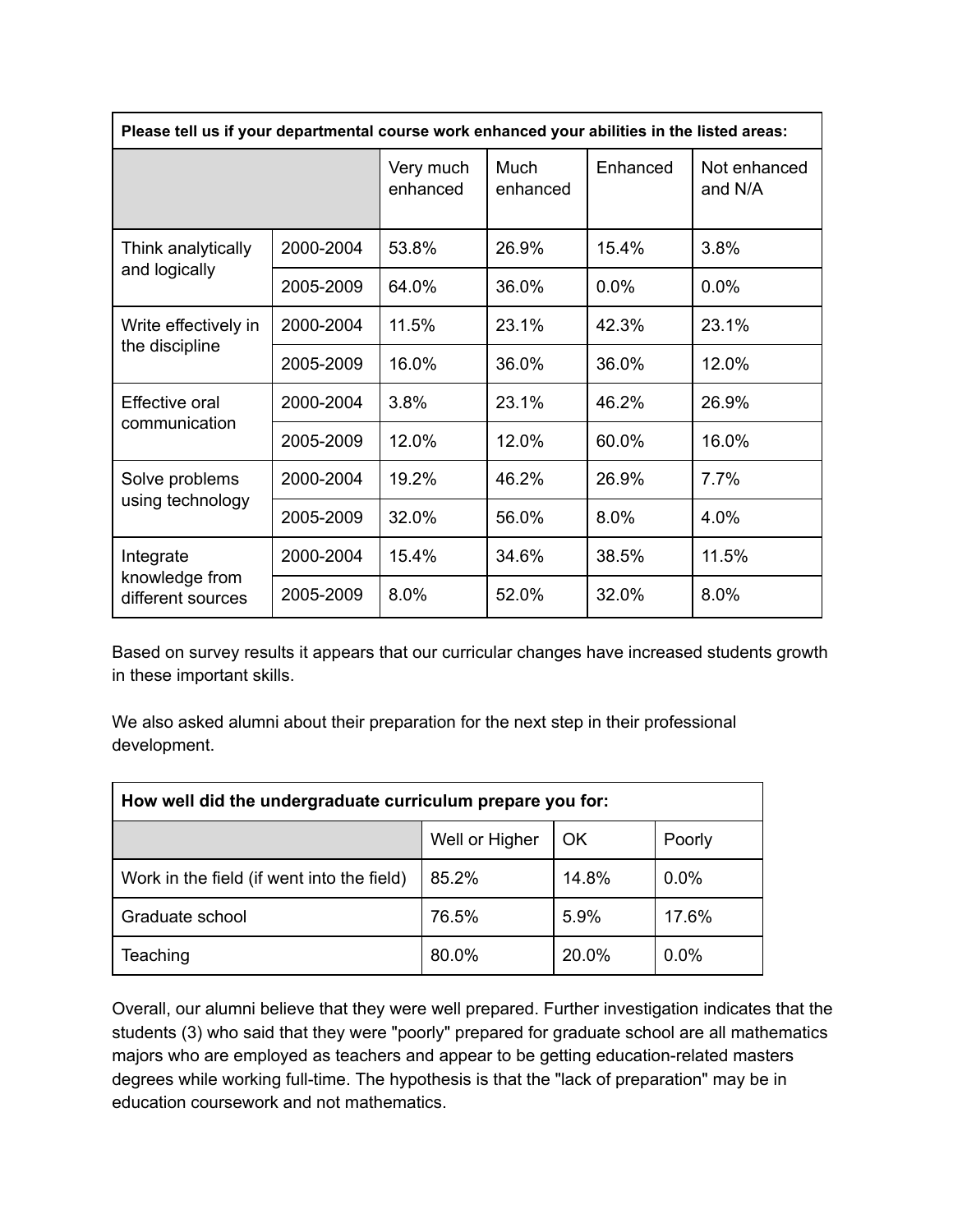#### **Spiritual Life and Service**

There is no significant difference based on graduation date reflected in how our alumni respond to questions about whether or not their experience at PLNU enhanced their spiritual life and their cultural awareness. Over 95% of the respondents said that their relationship to Christ, the desire to engage in a life of service and their value for all people was enhanced while at PLNU.

We have seen an increase in students in our department becoming involved in extracurricular activities. This is an encouraging sign of their increasing participation in the larger PLNU community.

| How many hours per week were you involved in extracurricular activities? |           |           |  |  |  |
|--------------------------------------------------------------------------|-----------|-----------|--|--|--|
|                                                                          | 2000-2004 | 2005-2009 |  |  |  |
| None                                                                     | 30.8%     | 12.0%     |  |  |  |
| 1-5 hours                                                                | 30.8%     | 60.0%     |  |  |  |
| 5-15 hours                                                               | 23.1%     | 24.0%     |  |  |  |
| 16 or more hours                                                         | 3.8%      | 4.0%      |  |  |  |

#### Employment:

Current employment information is listed below. It is clear that our alumni are finding jobs in a variety of fields. Of the alumni surveyed, only 2 reported that they were without work and seeking employment.

| What category best describes your current job?       |           |           |  |  |  |
|------------------------------------------------------|-----------|-----------|--|--|--|
|                                                      | 2000-2004 | 2005-2009 |  |  |  |
| Computer industry                                    | 24.0%     | 30.4%     |  |  |  |
| Business (not in a computer related job)             | 12.0%     | 8.7%      |  |  |  |
| Teaching                                             | 36.0%     | 21.7%     |  |  |  |
| Industrial mathematics (actuary, mathematician, etc) | 0.0%      | 4.3%      |  |  |  |
| Other                                                | 28.0%     | 34.8%     |  |  |  |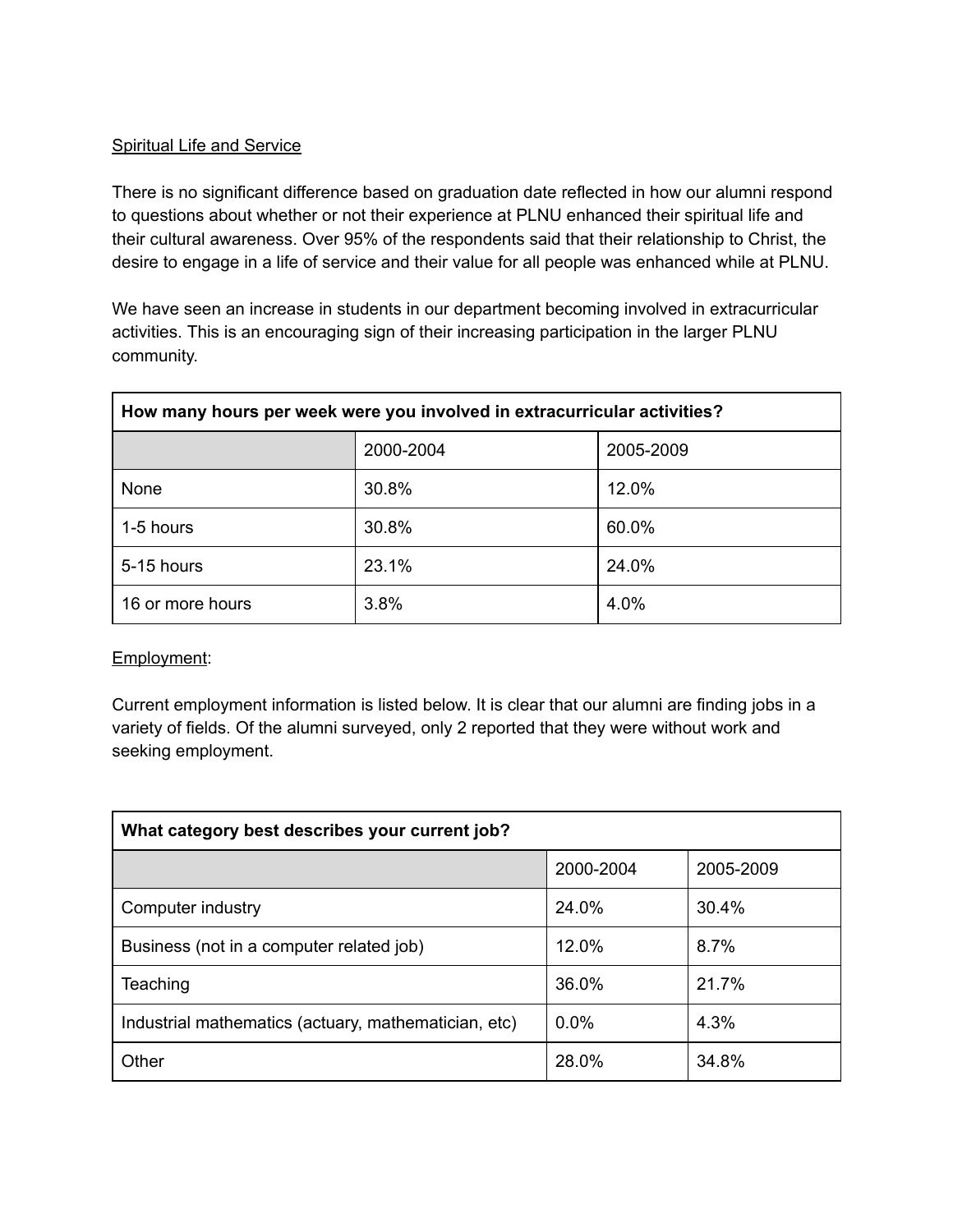# **Student Comments**

We regularly gather information from students in the classes that we are teaching and make pedagogical and curricular adjustments as needed. In the spring of 2010 a number of informal conversations were held with the students in our Senior Seminar about the curriculum. Here are the highlights of their comments:

- There is currently too much overlap in content between ISS414 Data Base Management Systems and ISS424 Internet Applications Development. The curriculum was reviewed and different texts will be used. After two years a second analysis will be done (these classes are taught on an alternating year basis).
- Students need more structured practice speaking in public before they reach Senior Seminar. We will be using the Oral Presentation Rubric formatively with students in our department so that they will be very familiar with it and with our expectations before they have to give their presentation in Senior Seminar (see Appendix: Oral [Presentation](https://drive.google.com/file/d/0Bxic57U2ySklTWhleXJGX2JZdXc/view?usp=sharing) [Rubric\)](https://drive.google.com/file/d/0Bxic57U2ySklTWhleXJGX2JZdXc/view?usp=sharing)
- Though some mathematics students dislike the programming classes that they are required to take as freshmen, they affirm their value by the time they are seniors and have to work on projects. We have heard similar comments from recent alumni as they enter the job market. We are increasing the programming requirement for mathematics majors by two units for a total of 10 units of programming.
- The students find that experience working on practical problems and projects helps them to gain internships and recent graduates affirm that this experience is valuable when seeking a job. The students have responded positively to the idea of creating a Computational Science minor and the idea of expanding the number of classes related to applied mathematics.

We are fortunate that our department is relatively small (about 80 majors) and quite social so all faculty hear good quality feedback from our students on a regular basis. Our interactions with them also allow us to use them as sounding boards for some of our ideas for curricular or pedagogical change.

#### **Curriculum Maps and Assessment Plans**

As part of this program review, the department spent time creating a diagram for each major that connects:

- PLNU Institutional Learning Outcomes
- MICS Department Learning Outcomes
- MICS Program Learning Outcomes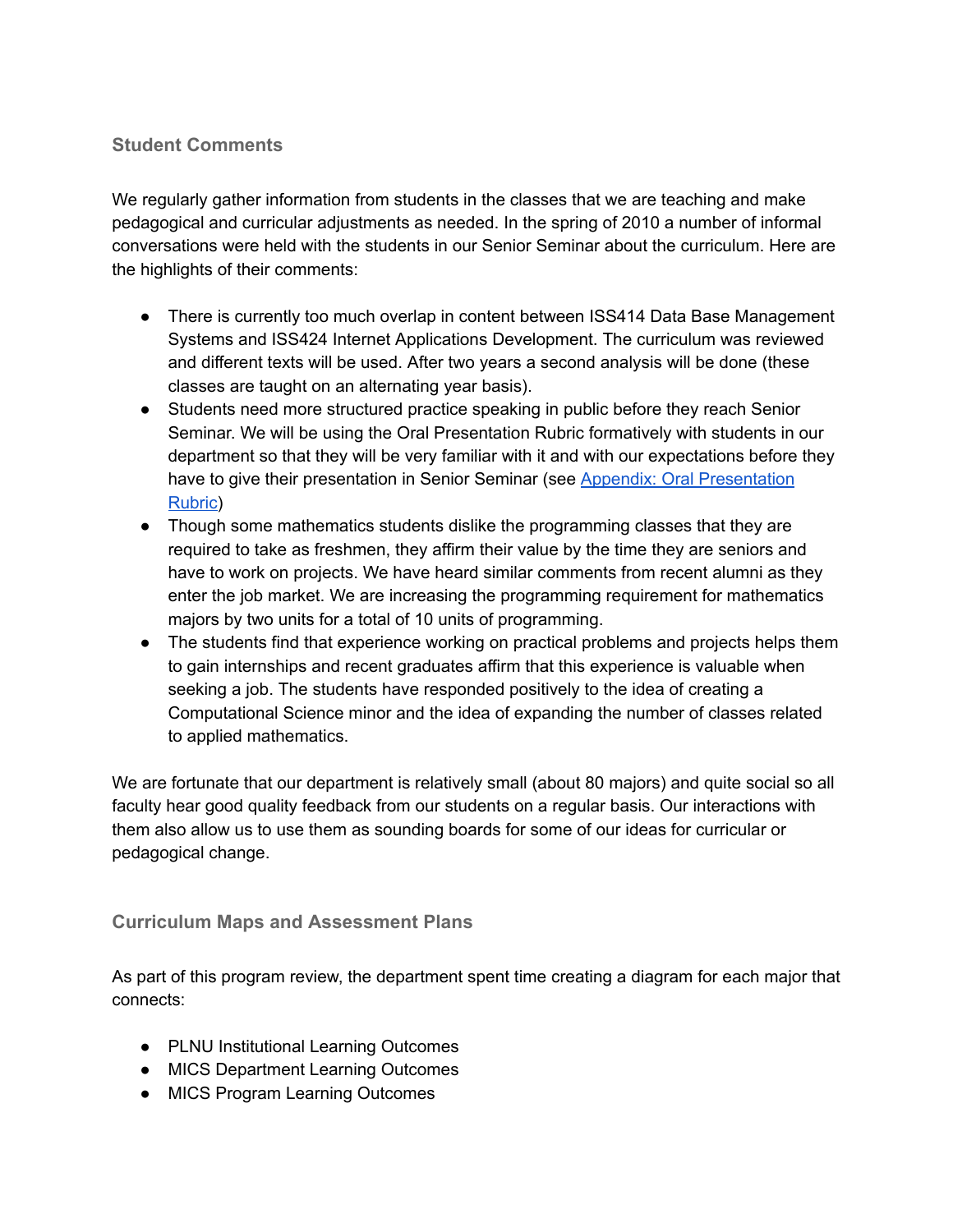- A Curriculum Map
- Global Learning Outcome Measures
- Detailed Learning Outcome Measures

The diagrams can be found in:

Appendix: Computer Information Systems Curriculum, Outcomes and [Assessment](https://drive.google.com/open?id=0Bxic57U2ySklWFVJb3J4R2RySUU) Diagram

Appendix: Computer Science Curriculum, Outcomes and [Assessment](https://drive.google.com/open?id=0Bxic57U2ySklUm4yVkc5Z1RheW8) Diagram

Appendix: [Mathematics](https://drive.google.com/open?id=0Bxic57U2ySkldXRBMGRkMVBSc2M) Curriculum, Outcomes and Assessment Diagram

An updated assessment plan for all of the majors in the department can be found in [Appendix:](https://drive.google.com/file/d/0Bxic57U2ySklSTRBV3lFcjA1c1U/view?usp=sharing) Learning Outcomes [Assessment](https://drive.google.com/file/d/0Bxic57U2ySklSTRBV3lFcjA1c1U/view?usp=sharing) Plan. This indicates the departmental learning outcomes and the data being used to assess those outcomes. It also gives the program learning outcomes and the measures for those outcomes, indicating which need to be developed. The signature assignments will be developed in the next three years (see five year goals below).

#### **Senior Capstone Modifications**

One of the themes for study indicated in Phase I of our Program Review was to refine the assessment processes in our Senior Capstone course. What we stated was

WASC has a rubric for capstone classes that will be helpful in this process, and we will use that as a guide for making some changes in our capstone course. As part of that process, our department needs to develop more detailed scoring rubrics for students' speaking and writing that we can use in the capstone course, as well as using it as a formative assessment of writing and speaking skills in other locations in the curriculum where students are required to do projects and make presentations.

The department developed draft rubrics early in the spring of 2010. These rubrics were used on a trial basis in the spring 2010 Senior Seminar. To see the draft rubrics see [Appendix:](https://drive.google.com/file/d/0Bxic57U2ySklMEVlZ05jYUZQdFE/view?usp=sharing) Draft Oral [Presentation](https://drive.google.com/file/d/0Bxic57U2ySklMEVlZ05jYUZQdFE/view?usp=sharing) Rubric and Appendix: Draft Written [Presentation](https://drive.google.com/open?id=0Bxic57U2ySklU0tWOTNQQkZIMFU) Rubric. The presence of the detailed rubrics helped the students to know what was expected and made faculty assessment of student work easier and more consistent. However, use of the rubrics indicated that some minor adjustments needed to be made. The final version of the rubrics can be seen in [Appendix:](https://drive.google.com/open?id=0Bxic57U2ySklTWhleXJGX2JZdXc) Oral [Presentation](https://drive.google.com/open?id=0Bxic57U2ySklTWhleXJGX2JZdXc) Rubric and Appendix: Written [Presentation](https://drive.google.com/open?id=0Bxic57U2ySklU0tWOTNQQkZIMFU) Rubric.

In developing the list of Program Learning Outcomes for the department, it has become clear that we need to add to the Senior Seminar a short paper where students are required to discuss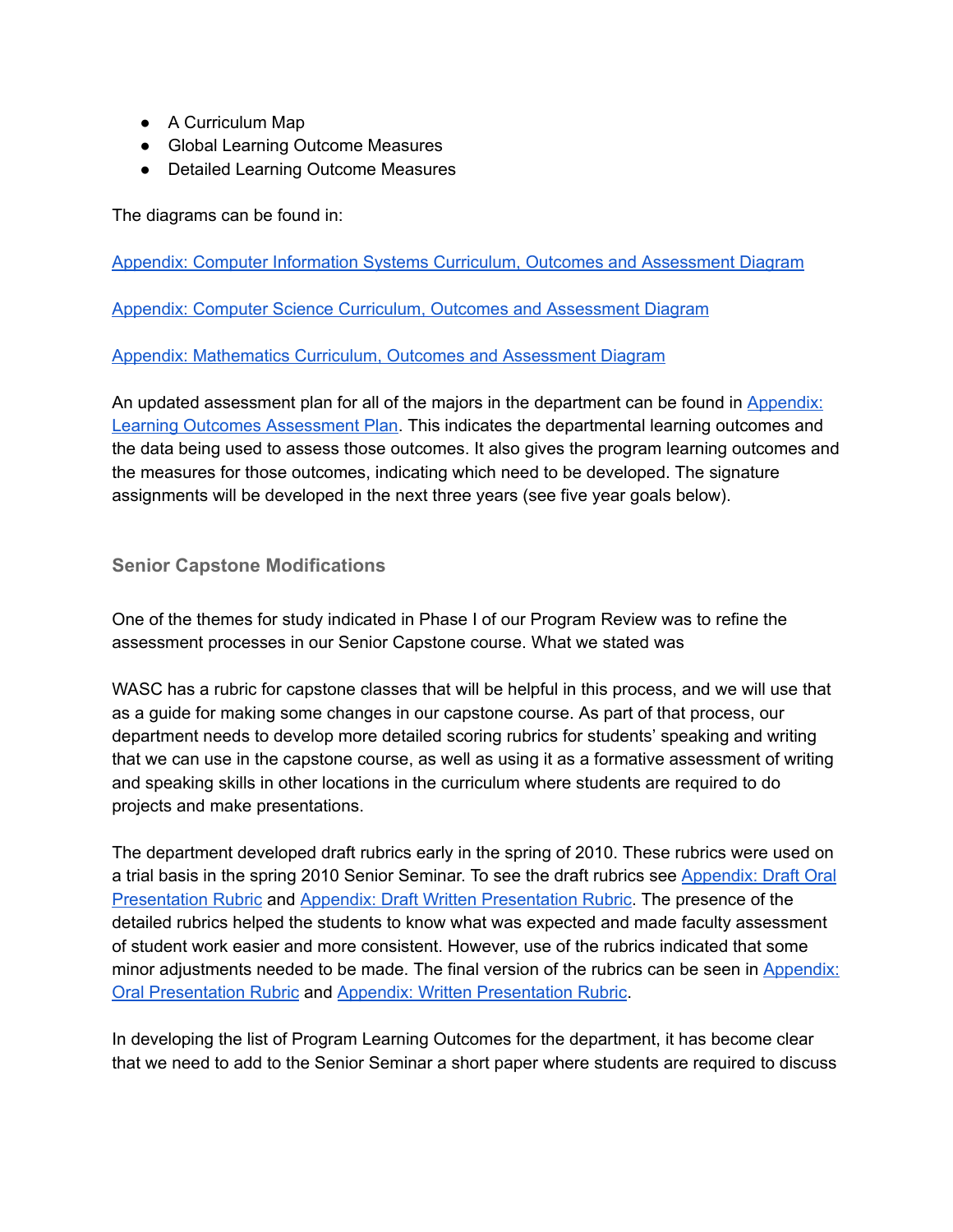the "historical development, contemporary progress and societal role" of their discipline. The prompt for a short paper (3 pages) and the rubric will be developed in the next two years.

### **New Curricular Directions**

The change from Information Systems to Computer Information Systems is one of the most significant curricular changes made by our department in the last few years. We have a few minor adjustments to make but it appears that we now have a program that is working well for our students and is using PLNU resources efficiently.

As the department has reviewed national trends, faculty strengths and curriculum, it has identified two further curricular directions that are interrelated. These are computational science; and applied mathematics and modeling.

#### Computational Science

Computational science is the use of computer modeling and simulation to advance other fields. For example, the human genome project involves the management, analysis and sorting of vast amounts of data, this is a computing task, not a biological one. Environmental science is increasingly dependent on geographical information systems (GIS) which gather, store and display data in graphical ways on maps. GIS involves a heavy dependence on computer scripting and databases. The Society for Industrial and Applied Mathematics describes computational science in the following way:

Although it includes elements from computer science, applied mathematics, engineering and science, computational science focuses on the integration of knowledge for the development of problemsolving methodologies and robust tools which will be the building blocks for solutions to scientific and engineering problems of ever-increasing complexity (Undergraduate Computational Science and Engineering Education, [Source](http://www.siam.org/about/pdf/CSE_Report.pdf).)

Computation Science is now widely accepted, along with study of theory and the conducting of experiments as a crucial third mode of scientific investigation and engineering design [\(Source](http://www.siam.org/about/pdf/CSE_Report.pdf)). Research shows that many of the emerging new professions involve computational science ("5 College Majors on the Rise", Chronicle of Higher Education, August 31, 2009) and four of the top ten fastest growing occupations involve the ability to connect computation with other bodies of knowledge (Bureau of Labor Statistics). Finally, there is additional research that shows that female students are attracted to computational science in greater numbers than those attracted to traditional (non-biological) STEM (Science, Technology, Engineering and Mathematics) disciplines (Undergraduate Computational Science and Engineering Education, [Source.](http://www.siam.org/about/pdf/CSE_Report.pdf))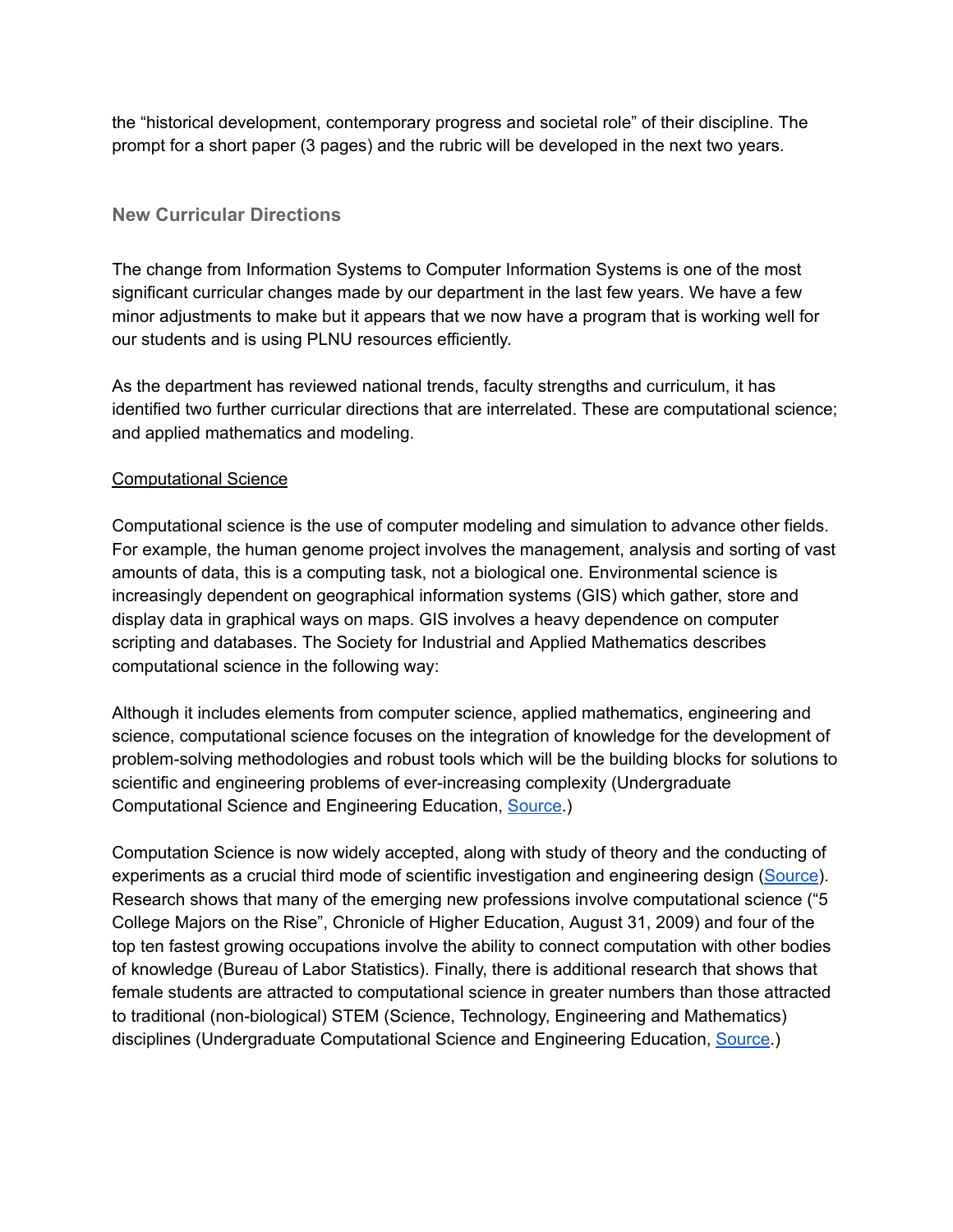Because of the collaborative nature of PLNU and the strong working relationships in the Rohr Science Building, we believe that PLNU is an excellent candidate for starting a computational science minor built around the notion of having mathematics and computer science students study enough of biology, chemistry or physics to be able to understand the basics of problems in those disciplines so that they could apply their computing and modeling knowledge as part of a multidisciplinary team. Similarly, the goal would be to provide students in biology, chemistry and physics with enough knowledge about computing and modeling so they could work effectively as part of the same multidisciplinary team.

Research indicates that a computational science program should be designed to be consistent with the needs of the surrounding community. Research into the job market (see [Appendix:](https://drive.google.com/file/d/0Bxic57U2ySklaE9tQTJuZXVZX0E/view?usp=sharing) [Computational](https://drive.google.com/file/d/0Bxic57U2ySklaE9tQTJuZXVZX0E/view?usp=sharing) Science Research) indicates that the basic knowledge includes the following:

- Statistics
- Scripting
- UNIX
- Modeling
- Programming
- Database
- Scientific Knowledge

It is clear looking at this list that all of the PLNU students studying scientific majors (Biology, Chemistry, Physics/Engineering, Mathematics, Computer Science) are already learning at least half of the topics on this list and the question becomes how to craft classes that will give students a useful knowledge base in an area in which they are not majoring (see [Appendix:](https://drive.google.com/file/d/0Bxic57U2ySklaE9tQTJuZXVZX0E/view?usp=sharing) [Computational](https://drive.google.com/file/d/0Bxic57U2ySklaE9tQTJuZXVZX0E/view?usp=sharing) Science Research). There have been some preliminary conversations in the Rohr Science Building about this idea. We believe that we know how to make minor adjustments in the MICS curriculum to make it "computational science friendly" for biology, chemistry and physics majors.

In the summer of 2010, the MICS and Biology Departments jointly took a group of students to the ESRI conference, the main national gathering for users of GIS. That three day experience highlighted the fact that there is a need within our building to collaborate in working with critical scientific tools that involve multiple academic specialties and that we have the desire to engage in such collaborations. Many students in our building already double major or major/minor between departments so we have some experience as a community with this type of a program. But more discussion and work is needed to determine if the idea is feasible and to bring a practical model to fruition.

#### Applied Mathematics and Modeling

We have more than one source of data that indicates that we should strengthen our curriculum in the area of applied mathematics with a particular focus on modeling.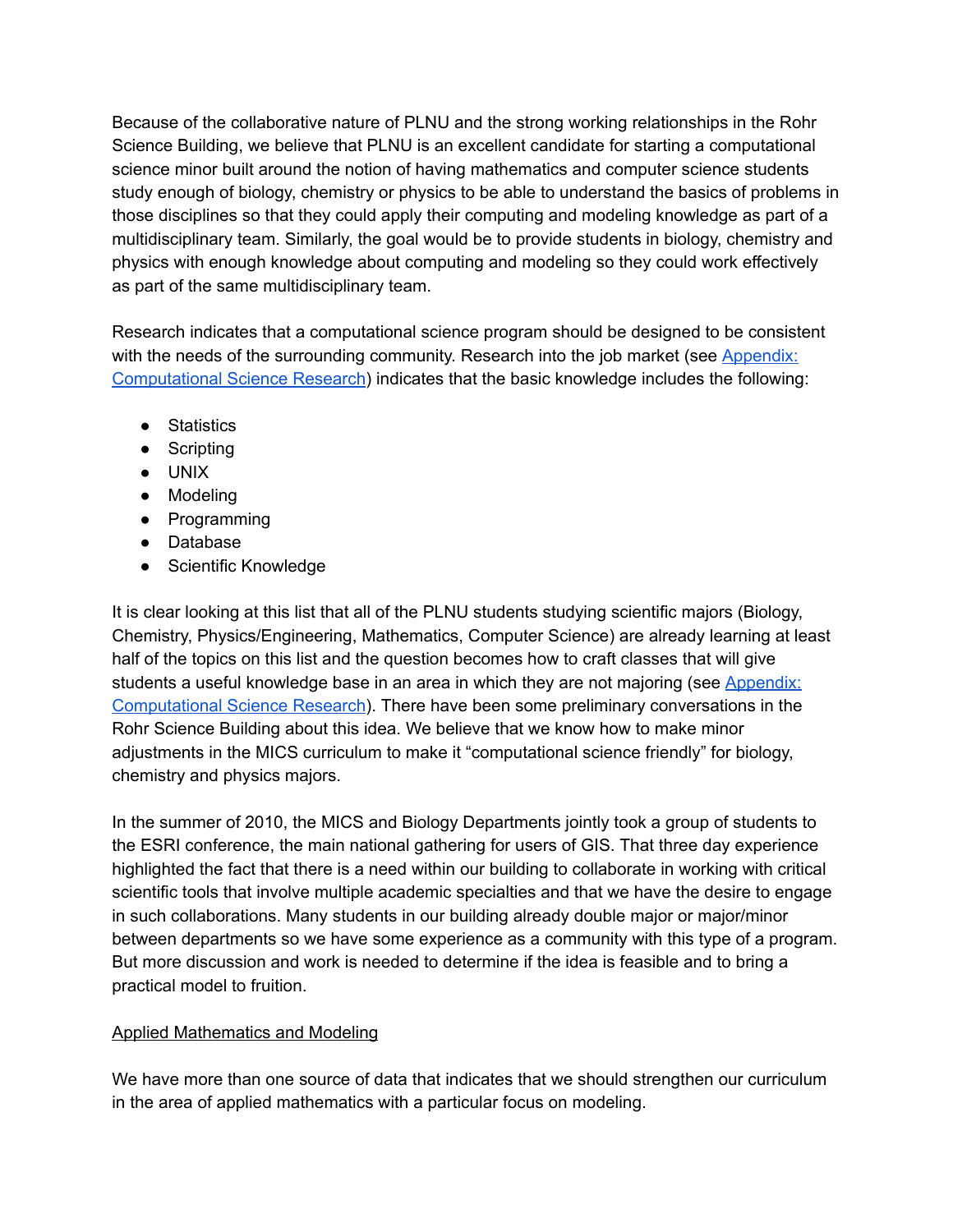- Our ETS major field tests indicate that this is a place where our students could use further education (see the Mathematics section of our Curriculum Review area above)
- Alumni survey comments indicate that "applications" of their knowledge was an important component of their PLNU education
- As indicated above, computational science is an important emerging discipline that combines both computing and mathematical modeling with scientific knowledge

Because of the increasing number of ways that mathematics is applied to various fields, the mathematics community has put an increasing emphasis on cross disciplinary work (Undergraduate Programs and Courses in the Mathematical Sciences: CUPM [Curriculum](http://www.maa.org/cupm/curr_guide.html) [Guide](http://www.maa.org/cupm/curr_guide.html)). This had lead to a number of workshops and publications supporting expanded work in applied mathematics and mathematical modeling in other scientific and business disciplines.

In addition, we have hired a new faculty member whose expertise is in mathematical modeling, particularly in biological problems, will strengthen both our modeling and computational science efforts.

We are proposing a number of curricular changes that will bring more applied mathematics and modeling into our curriculum (see the description on the Mathematics section above and Appendix: Proposed [Curriculum](https://drive.google.com/open?id=0Bxic57U2ySklWTBYNzBIWlVIMkU)).

# **Hybrid Education**

The department reviewed a collection of documents on hybrid education and has decided to experiment with teaching a limited number of classes in a hybrid format. It is hoped that providing some computer mediated content will allow students to spend more time on task preparing for class and completing certain laboratory activities. The candidate classes for this experiment are:

- CSC133 Introduction to Computer Science and Information Systems
- CSC181 Excel
- MTH131 Computer Aided Calculus (the calculus lab)
- MTH121 Calculus and Modeling (the proposed bridge class for students entering college with AP AB calculus credit)
- MTH203 Elementary Statistics (this is our service statistics class)
- MTH303 Problem Solving (our broad general education class)

For some of the classes, the addition of computer mediated content will reduce the seat time in class, for others it will provide additional reinforcement of concepts. We teach multiple sections of three of these classes annually and it is our intent to design a randomized experiment to test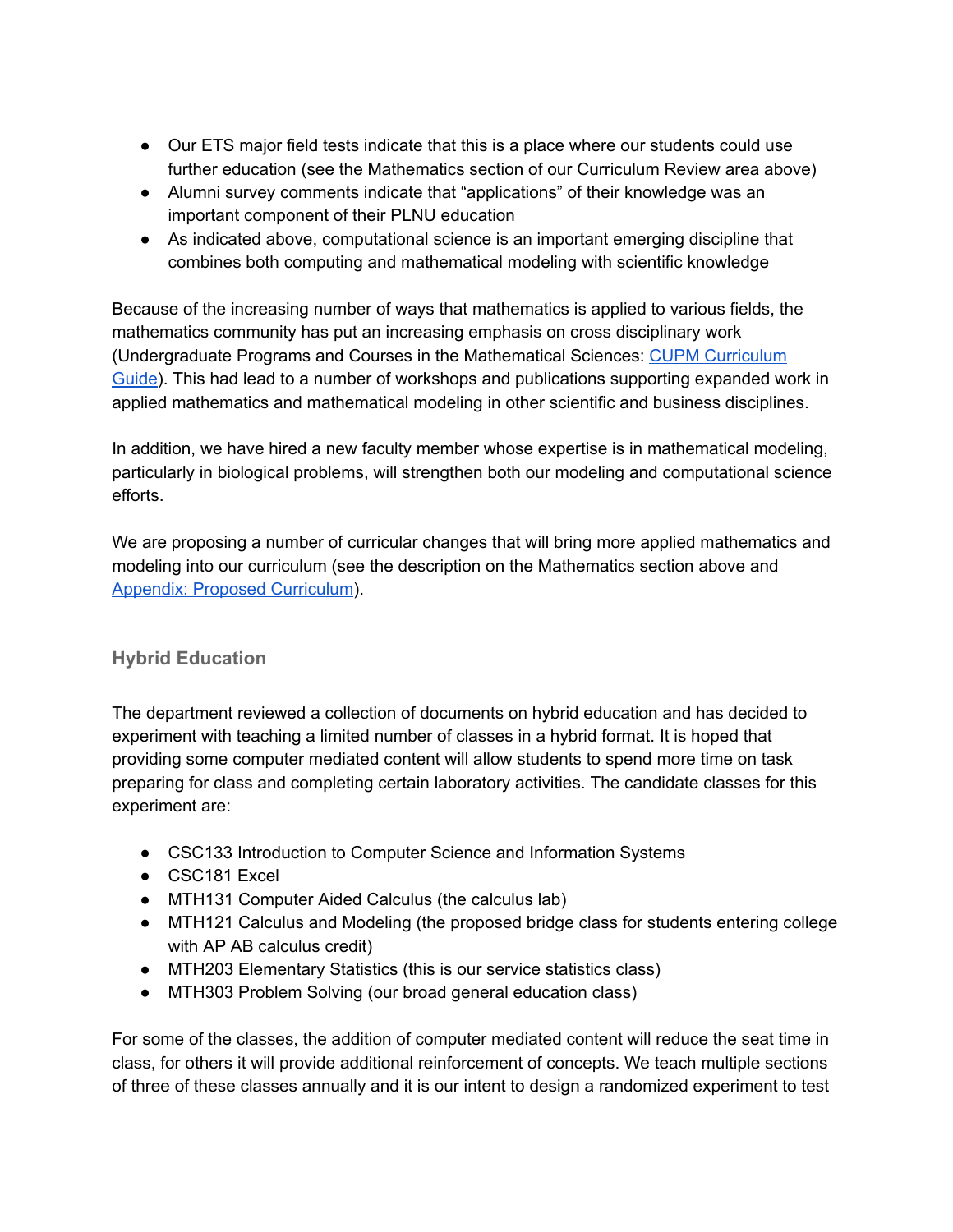learning outcomes between hybrid and traditional classes. One [recent](http://www.nber.org/papers/w16089) report from the National Bureau of Economic Research discusses the fact that in spite of the well [publicized](http://www2.ed.gov/rschstat/eval/tech/evidence-based-practices/finalreport.pdf) paper on hybrid learning from the Department of Education, there is a significant lack of solid experimental data that compares student learning outcomes for hybrid vs. traditional methods of course delivery. We would like to begin to address that gap as part of our own evaluation of the efficacy of hybrid classes.

The department has done a rough scoping of the work and time needed to modify these classes to be taught in a hybrid manner. These modifications will take two years, with a further two years of learning outcomes testing. For details of this analysis see [Appendix:](https://drive.google.com/file/d/0Bxic57U2ySkleWNOY29PRWhidFE/view?usp=sharing) Hybrid Scoping.

# **Recommendations**

In summary, as the result of this Program Review, we recommend that we:

Change our curriculum as described in the body of this document. For the details of those changes see Appendix: Proposed [Curriculum](https://drive.google.com/open?id=0Bxic57U2ySklWTBYNzBIWlVIMkU) and [Appendix:](https://drive.google.com/open?id=0Bxic57U2ySklSzBPNmxJWGRkd00) MICS Catalog Text Table. Updated curriculum maps can be found in Appendix: Computer Information Systems [Curriculum,](https://drive.google.com/open?id=0Bxic57U2ySklWFVJb3J4R2RySUU) Outcomes and [Assessment](https://drive.google.com/open?id=0Bxic57U2ySklWFVJb3J4R2RySUU) Diagram Updates, Appendix: Computer Science [Curriculum,](https://drive.google.com/open?id=0Bxic57U2ySklUm4yVkc5Z1RheW8) Outcomes and [Assessment](https://drive.google.com/open?id=0Bxic57U2ySklUm4yVkc5Z1RheW8) Diagram Updates and Appendix: [Mathematics](https://drive.google.com/open?id=0Bxic57U2ySkldXRBMGRkMVBSc2M) Curriculum, Outcomes and [Assessment](https://drive.google.com/open?id=0Bxic57U2ySkldXRBMGRkMVBSc2M) Diagram Updates.

- Pursue computational science minor in conversation with science department.
- Develop and test hybrid classes.
- Phase in the additional assessments of program learning outcomes as described in our updated assessment plan.

A five-year timeline for implementing these recommendations can be found in [Appendix:](https://drive.google.com/open?id=0Bxic57U2ySklVDRJLTcyanluWUk) Five Year Timeline for [Recommendations](https://drive.google.com/open?id=0Bxic57U2ySklVDRJLTcyanluWUk).

**Response to Comments from Reviewers, November 12, 2010**

Dr. Joel Adams of Calvin College reviewed our Computer Information Systems and Computer Science sections of this Program Review. His comments can be found in [Appendix:](https://drive.google.com/open?id=0Bxic57U2ySklcnBQLVY5VEZfVzQ) CIS and CS [Comments](https://drive.google.com/open?id=0Bxic57U2ySklcnBQLVY5VEZfVzQ) from Joel Adams. Dr. Adams review was affirming of the department's proposed curricular modifications and the fact that the decisions are data driven. His report asked a few questions and made some comments. The department's response to Dr. Adams comments and the adjustments made based on his review can be found in Appendix: MICS [Response](https://drive.google.com/open?id=0Bxic57U2ySklX1NpdG9hTVFGbGM) to Adams [Review.](https://drive.google.com/open?id=0Bxic57U2ySklX1NpdG9hTVFGbGM)